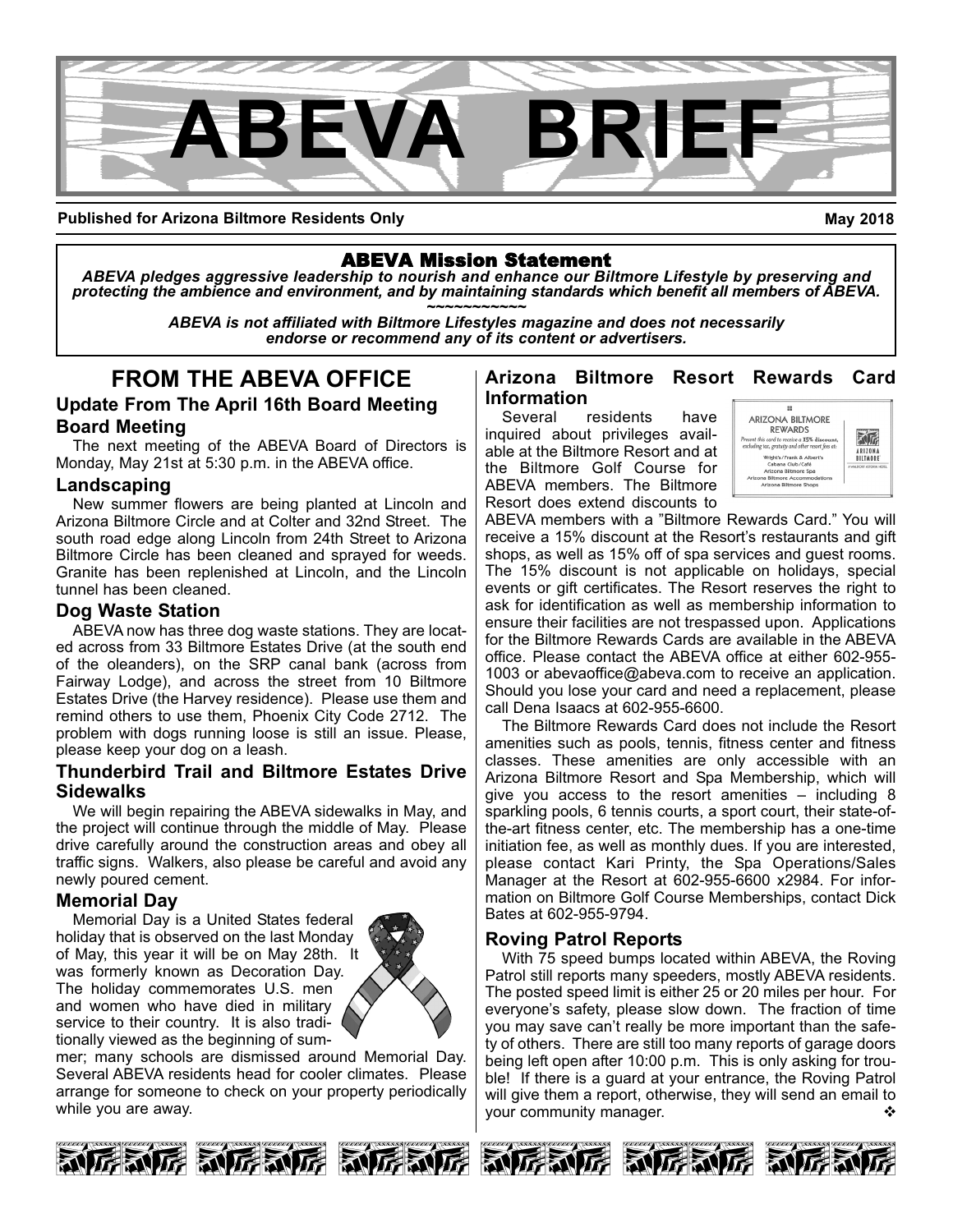

### **The Barking Lot The Place to be May 17th** *Have a Special Lunch Date with Your Dog*

Please join your neighbors and ABEVA at the dog days of summer kick-off party at noon on May 17th at the ABEVA office located at 2525 East Arizona Biltmore Circle. There will be lots of fun happenings: Short Leash Food Truck with hot dogs and bratwursts, demos from RunBuddy Mobile (see next



article), prizes, dog treats and more. Bring your dogs and your family to the ABEVA Office parking lot from 12:00 p.m. to 2:00 p.m. on Thursday, May 17th for some dog gone good fun. Can't wait to see you and your furry friends!

## **Summer Dog Walking Just Got Easier**

RunBuddy Mobile LLC is a canine exercise service brought to your doorstep, and it is coming to the Biltmore Estates! Step inside their climate con-



trolled mobile unit to experience the happiest thirty minutes of your dog's day.

Each mobile K-9 fitness unit is fitted with state-of-the-art equipment to accommodate any size and breed dog with the utmost safety and comfort. You can cheer your dog along the way or feel free to let our friendly professionals do the work for you.

Regular RunBuddy Mobile LLC sessions are more than a simple time saver; they expedite energy release and work your dog into an accomplished, calm mindset. Each session lasts approximately 20-30 minutes, and it is recommended to have weekly visits for optimal results.

During their events and free demo runs, they invite all canine companions to come inside and try the treadmills for five to ten minutes. They take their time harnessing them onto



医动房 动房动房

the self-propelled treadmills and positively guide every step until they feel confident to walk/trot/run on their own. It's an excellent stress reducer which will help your dog's problem-solving skills and provide curious owners the opportunity to learn more about what they do and the benefits they provide. From tiring your high-energy dog out to building up strong supportive muscles around hip and joints, RunBuddy Mobile LLC looks forward to seeing you May 17th from 12:00 p.m. to 2:00 p.m.  $\bullet$ 





## **MEETINGS & LUNCHEONS Biltmore Area Partnership Luncheon**



The Biltmore Area Partnership Networking Luncheon will be May 22nd, 2018 at Bluewater Grill, located at 1720 E. Camelback Road. The speaker will be Dean Ballard the Director of Development at TGEN.

Reservations are required by Friday, May 18th. Networking will be from 11:30 a.m. to 12 noon, when lunch will be served. The guest will address the attendees from 12:30 p.m. to 1:00 p.m. The cost is \$30 for members and \$35 for non-members. For additional information, please call Ed Rossi at 602-957-6483. Reservations and checks should be sent to Biltmore Area Partnership at 3104 East Camelback Road, #174, Phoenix, AZ 85016.

## **Biltmore Lunch Bunch**

The Biltmore Lunch Bunch (BLB) will meet on Friday, May 18th, 2018 at 11:45 a.m. at Frank and Albert's with Marcia Finberg as the Coordinating Hostess. BYOM (Bring Your Own Money), order off the menu with full-sized portions at regular price or 1/2 sized portions at an adjusted price. If you are new to the luncheon or haven't been by for a while…well, they encourage you to stop by and enjoy lunch with them. The dress is casual.

Also, please mark your calendar in advance for the upcoming luncheons the rest of the year (all on Fridays): June 1st, July 6th, August 3rd, September 7th, October 5th, November 2nd, and December 7th. The December luncheon will feature a small holiday gift exchange.

Carla Hancock has taken the position of coordinator for Biltmore Lunch Bunch. If you have any question or to be added to the list to receive reminders about the Biltmore Lunch Bunch, contact Carla Hancock at 602-350-1351. You may RSVP to either CHancock@BayEq.com or CarlaHancock@cox.net if you plan to attend so an approximate "head-count" can be given to the restaurant. If you cannot know until the day of the event whether or not you can come, drop-ins are always welcome!  $\cdot$ 

## **Biltmore Networking Group**

The Biltmore Networking Group monthly happy hour provides an excellent opportunity to meet and network with others in the Biltmore community. There is usually a group of 3040 residents and professionals including finance, fine arts, government, hospitality, law, marketing, medicine, real estate, technology and many more.

The upcoming happy hours are planned for May 3rd and June 7th, 2018 from 5:30 p.m. to 7:30 p.m. at the Lounge inside Rico's American Grill at the Pointe Hilton Squaw Peak located at 7677 North 16th Street, Phoenix, Arizona 85020 or you can reach them by calling 602-997-5850. There is no need to RSVP, and there is never a charge to attend these events, so please feel free to stop by.

If you have any questions or would like to receive monthly announcements, please contact Shahpar at biltmorenetwork@gmail.com.





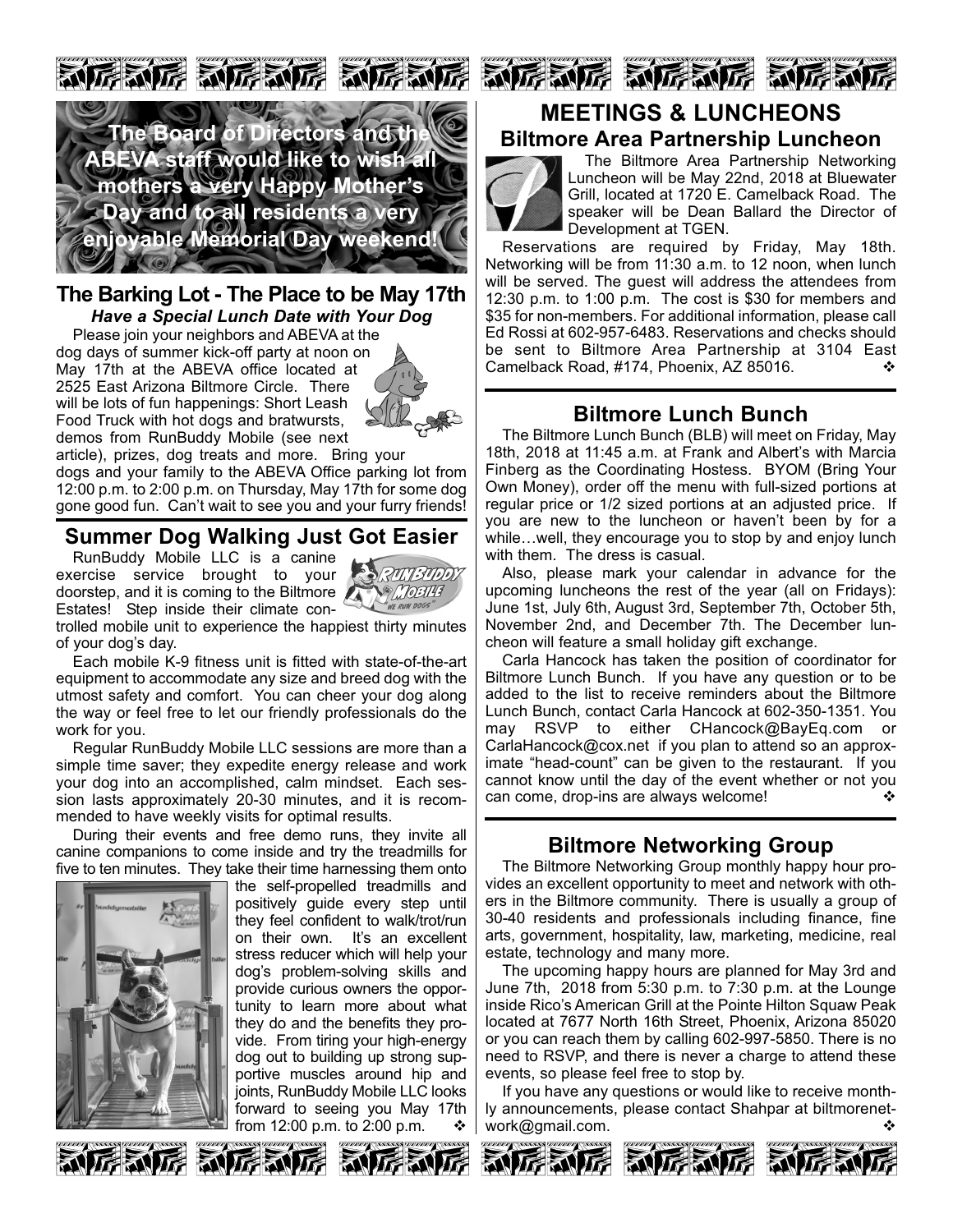

## **SPECIAL OFFERS AND EVENTS May at the Arizona Biltmore Resort**

**NEW! Happy Hour History Tours:** Beginning May 25th, kick off your weekend with a happy hour like no other! Happy Hour History Tours will begin every Friday at 6:00 p.m. with a glass of champagne. The Historians will then share highlights of storied past since opening in 1929 involving celebrities, worldly dignitaries and U.S. Presidents. The tour will conclude in The Wright Bar with the Original Tequila Sunrise that was invented at the resort. There is not a better way to kick off your weekend! 45 minute tour. \$20 per person for guests and visitors (includes the two cocktails). Reserve your spot now with the Concierge at 602-955-6600 ext. 7000.

**Mother's Day Dining:** This is a special day to celebrate the Moms in our lives. For everything that they do each day, they all deserve to be honored. Join the Biltmore Resort on Sunday, May 13th for a spectacular brunch at Wright's at the Biltmore or experience bold specials from the chef at Frank & Albert's! Learn more at www.arizonabiltmore.com/seasonal-events.

**Mother's Day Cabana Special:** Plan something special poolside for Mom this year! With a Classic or Premier cabana rental, receive a fresh spring flower arrangement for Mom and a frozen fruit display for \$325. Available Sunday, May 13th only. Reserve your cabana online at biltmore.ipoolside.com or email PHXBM.cabana.club@waldorfastoria.com.

**Live Music:** Join the Biltmore Resort in The Wright Bar every Friday and Saturday night from 8:00 p.m. to 11:00 p.m. for live entertainment.

**Happy Hour at Frank & Albert's:** Your favorite local spot for happy hour - join them for beer, wine, crafted cocktails and appetizers from the chef daily from 2:00 p.m. to 6:00 p.m. Everything on the happy hour menu is between \$4-\$7.

**History Tours:** Join the Biltmore Resort for a history tour and experience the architectural significance firsthand. Tours are 1.5 hours long and are available Tuesdays, Thursdays and Saturdays at 10:00 a.m. The tour is complimentary for resort guests and \$10 per person for visitors. To sign up or request further information, please contact the Arizona Biltmore Concierge at 602-955-6600.

**Biltmore Beer Dinner:** Join the Biltmore Resort on Friday, May 25th for the Goose Island Beer Co. edition of the Biltmore Beer Dinner. Reservations are required and seating times are available from 5:00 p.m. to 8:00 p.m. Reserve your seat now by calling us at 602-955-6600.

**Winemaker Dinner Series:** On Thursday, May 3rd, indulge and experience Penfold's Wineries as the featured winery at the Winemaker Dinner Series. The reception begins at 6:30 p.m. followed by a four-course dinner at 7:00 p.m. \$120 per person. Tax and 18% gratuity will be added. Reservations are required by calling 602-954-2507.

**Afternoon Tea:** Experience the height of sophistication with traditional Afternoon Tea in the Lobby of the Historic Building. From simple black teas, and refreshing green teas, to invigorating white teas and warming herbal infusions – alongside indulgent pastries, cakes and sandwiches, this 89-year tradition will not disappoint. Reservations must be made 24 hours in advance.

## **Arizona Biltmore Golf Club Events**

May has arrived, which means warmer temperatures and lower golf rates. Stop by and visit the Arizona Biltmore Golf Club and The Adobe Restaurant this month. Here are just a few of the things happening:

**The 2018 Summer Pass:** The Arizona Biltmore Golf Club and The Wigwam's newly expanded 2018 Summer Pass is now on sale in the Biltmore golf shop. For just \$144, the Summer Pass includes six rounds of golf at either The Wigwam and/or the Arizona Biltmore Golf Club. Pass rounds are valid any day and at any time May 15th through September 14th, 2018. Plus, this year's Summer Pass is loaded with cool perks, such as: discounts on room nights at The Wigwam Resort, 2-for-1 drink coupons, greens fee discounts for friends, and discounts on future golf rounds this fall.











**James Bell, President Michael Leeman, Vice President Mark Monserez, Secretary Judith Shafkind, Treasurer Arnold Braasch, Director Steven Helm, Director Phil Tibi, Director Will Hawking, Director**

#### **ABEVA Office Information**

**2525 East Arizona Biltmore Circle, Building D, Ste. 145 Phoenix, Arizona 85016 Hours Mon.Fri. 8:30 am5 pm 6029551003 phone 6029551144 fax Carol Jones**

**Executive Director**

**The** *ABEVA Brief* **Editor Carol Jones cjones@abeva.com**

**Roving Patrol: 6023694776 Police Dept. Non-Emergency: 6022626151**

#### **Website Information**

Please visit the website at www.abeva.com. There is a link to pay your annual assessment. You can download many ABEVA documents; CC&Rs, Parking Permission, Architectural Request Form, and more. You may also read board minutes and the *ABEVA Brief* online. ❖

## **Handy Contacts**

**City of Phoenix Back-Washing Department (Pools) 602.256.3190 Dead Animal Pick-up 602.262.6791 Dog Catcher 602.506.7387 Snake Control 480.894.1625 Fish & Game 602.942.3000 SRP Outages 602.236.8811 Water Department 602.262.6251**